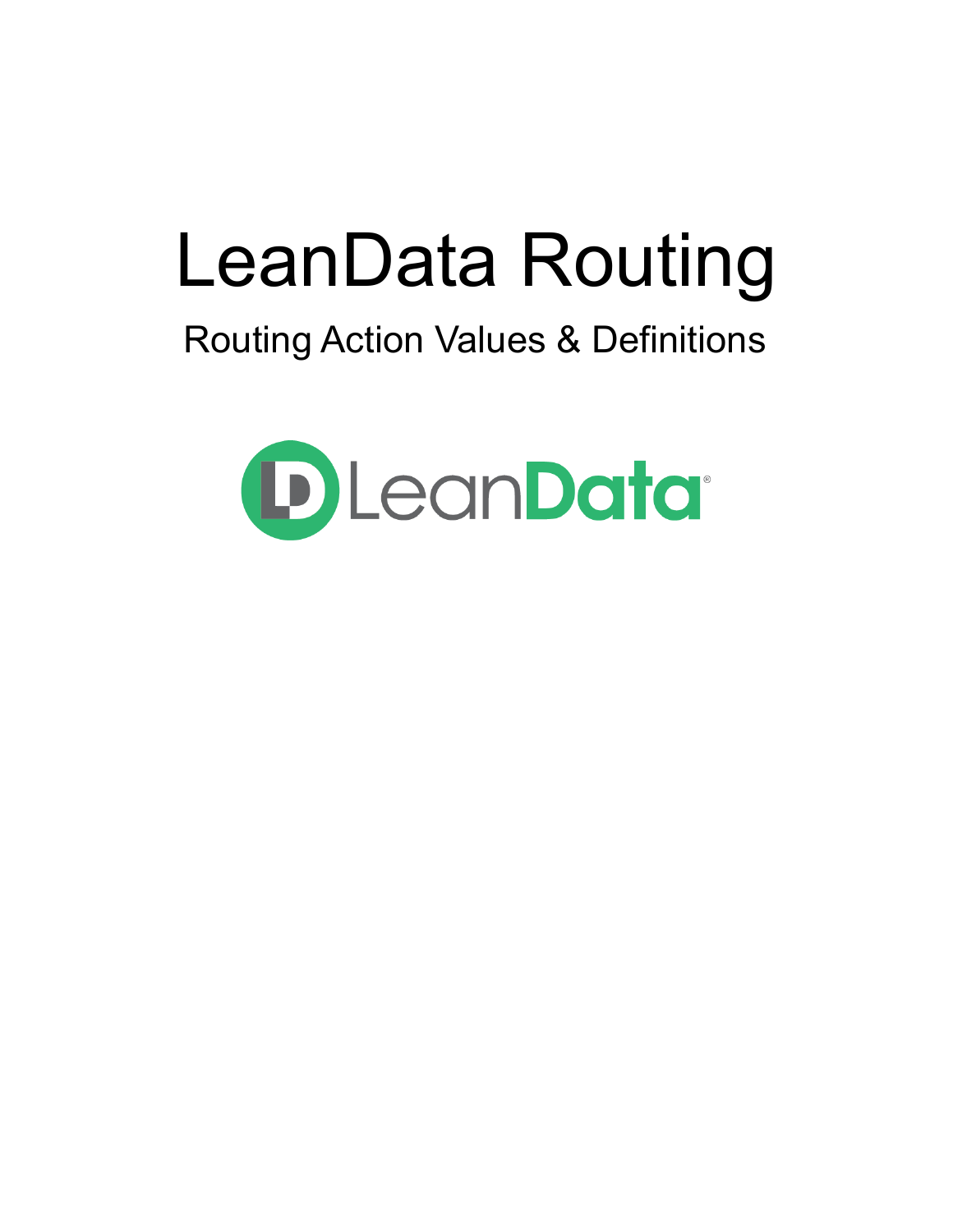

| <b>Overview</b>                          | $\mathbf{3}$    |
|------------------------------------------|-----------------|
| <b>Routing Action Values</b>             | $\mathbf{3}$    |
| <b>Lead Routing Action Values</b>        | 3               |
| <b>Contact Routing Action Values</b>     | 5               |
| <b>Account Routing Action Values</b>     | 7               |
| <b>Opportunity Routing Action Values</b> | 8               |
| <b>Case Routing Action Values</b>        | 10 <sup>°</sup> |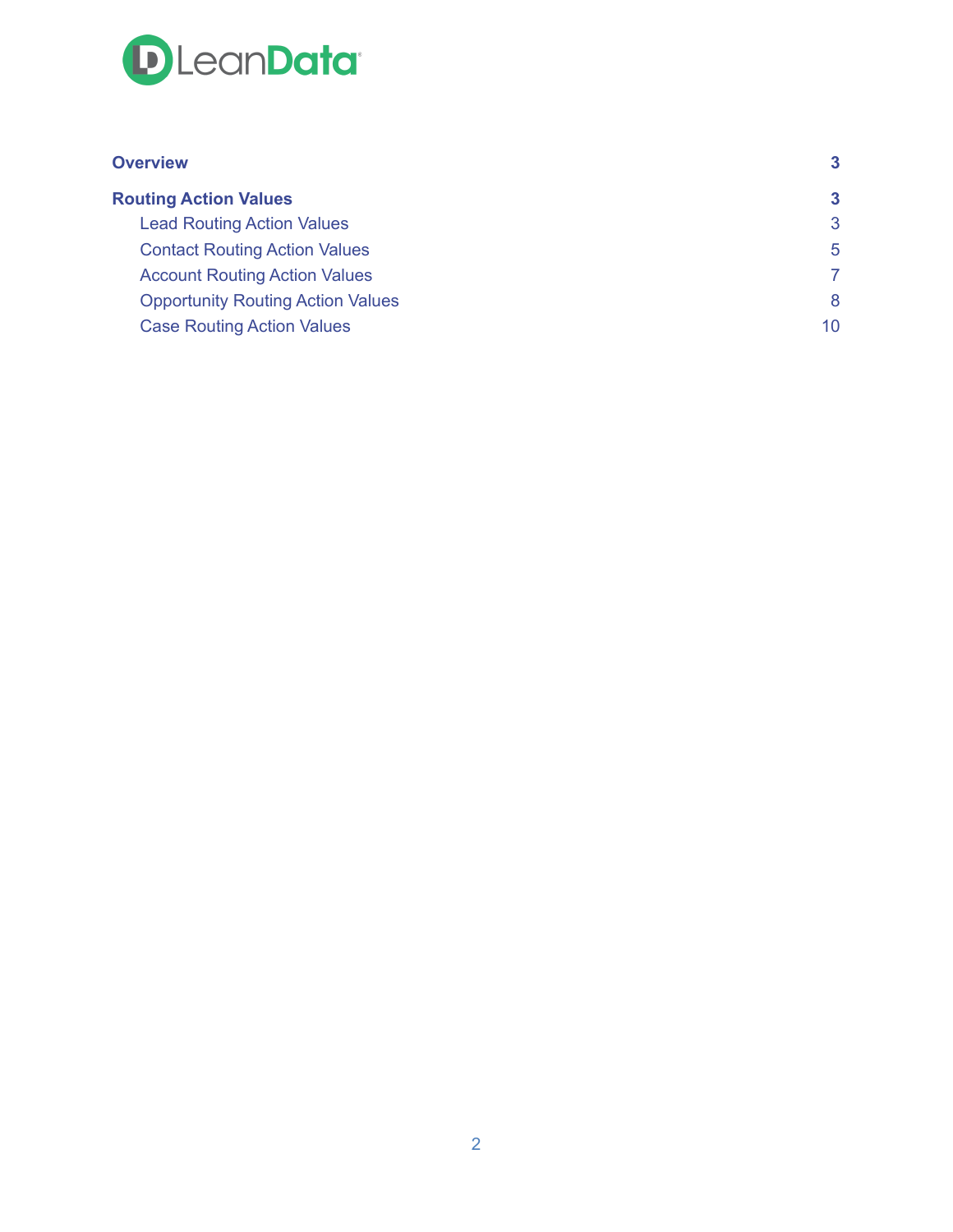

## <span id="page-2-0"></span>**Overview**

The following guide contains a high level overview of the LD Routing Action field and corresponding values.

General definitions of various terms used.

#### **Routing Action (API: LeanData\_\_Routing\_Action\_\_c)**

- Represents the last action that was taken on a Lead, Contact, Account, Opportunity, or Case through our LeanData system
- An "action" is an attempt at some type of data transformation (e.g. if a Lead was filtered out at some point in a Routing flow, it would not constitute an action)

## <span id="page-2-1"></span>Routing Action Values

The following values will be populated in the Routing Action field after LeanData has completed an Action

## <span id="page-2-2"></span>Lead Routing Action Values

*<null>* :

- Lead has not yet been picked up by LeanData system
- Lead processing did not result in any action (no applicable action value)

*converted* : Lead has been converted into a Contact on Matched Account

*converted - new account :* Account has been created from the Lead, and the Lead has been converted into a Contact on this new Account

*custom interface :* a custom action has occurred (based on custom action rules outlined/purchased by company)

*new account* : Lead information used to create new Account (Lead is not converted and remains intact; no new Contact created)

*new opportunity* : an Opportunity has been created from details outlined within node form

*new task* : Lead information (and potentially matched object info) used to create new task

*pending - time based*: Lead has interacted with a Time-Based node and is pending further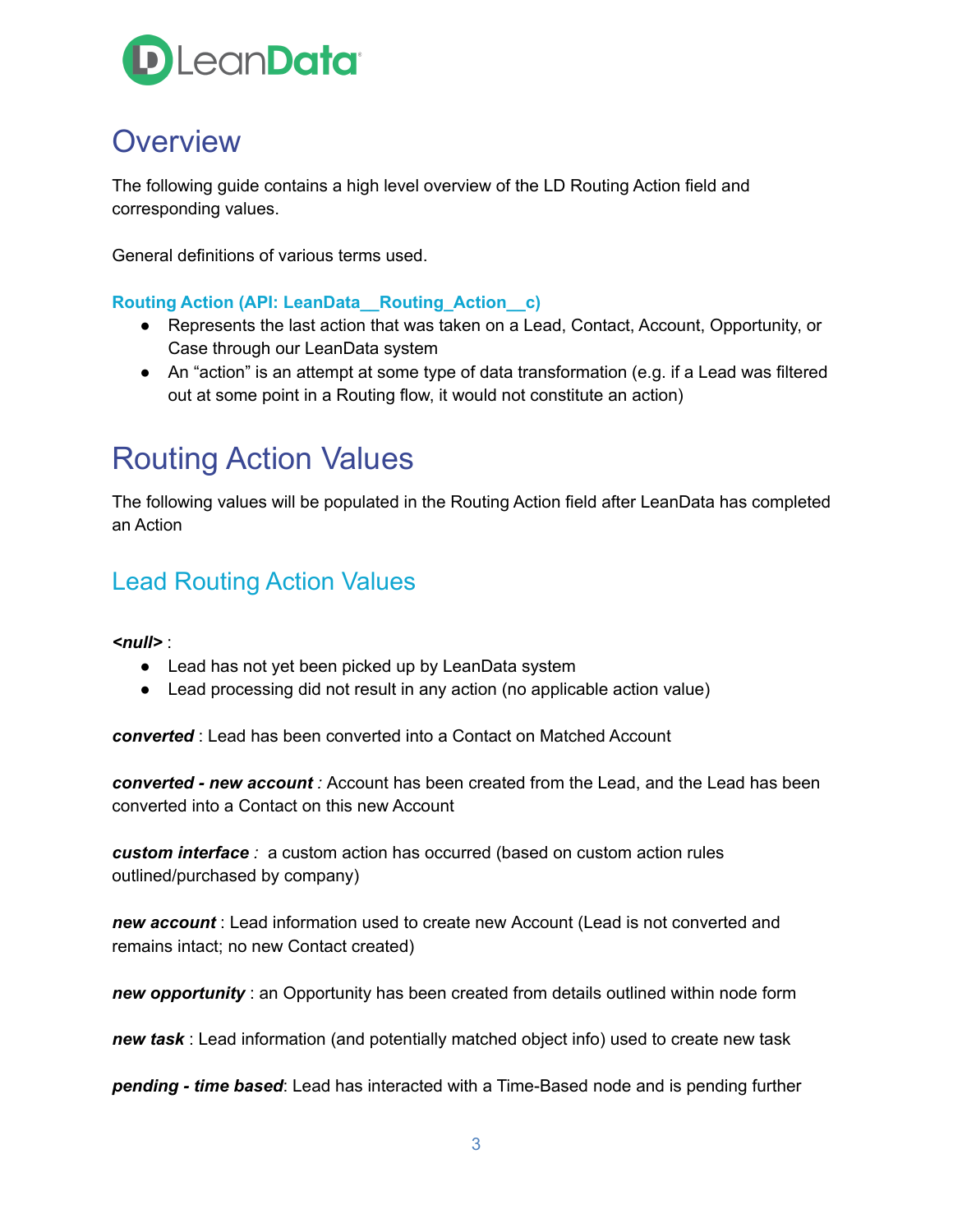

actions once evaluation time frame is met. When a record exits a Time-Based Node, the Routing Action field will be cleared and remain cleared unless LeanData takes another action.

*pending - hold-until:* Lead has interacted with a Hold Until node and is pending further actions once one of its update criteria is met, or if the specified time frame expires. When a record exits a Hold Until Node, the Routing Action field will be cleared and remain cleared unless LeanData takes another action.

*routed - account* or *assigned - account* (if user from Account has been assigned to an alternate lookup field on Lead):

- Lead matched to existing SFDC Account and assigned to Account-based owner
- Ownership can include:
	- Account owner
	- User on Account-level field
	- Owner mapping
	- Account Team
	- User field off Account-level user object

*routed - activity* or *assigned - activity* (if user from Activity has been assigned to an alternate lookup field on Lead):

- Lead matched to existing SFDC Activity and assigned to Activity owner
- Ownership can include:
	- Activity owner
	- User on Activity-level field
	- User field off Activity-level user object

*routed - opportunity* or *assigned - opportunity* (if user from Opportunity has been assigned to an alternate lookup field on Lead):

- Lead matched to existing SFDC Opportunity and assigned to Opportunity owner
- Ownership can include:
	- Opportunity owner
		- User on Opportunity-level field
		- User field off Opportunity-level user object

*routed - lead* or *assigned - lead* (if user from matched Lead has been assigned to an alternate lookup field on Lead):

- **●** Lead matched to existing SFDC Lead and assigned to Lead-based owner
- **●** Ownership includes:
	- **○** Existing matched SFDC Lead owner

*routed - round robin* or *assigned - round robin* (specific user from a Round Robin pool has been assigned to alternate lookup field on Lead):

● Lead ownership routed via Round Robin user assignment (regardless of matching results)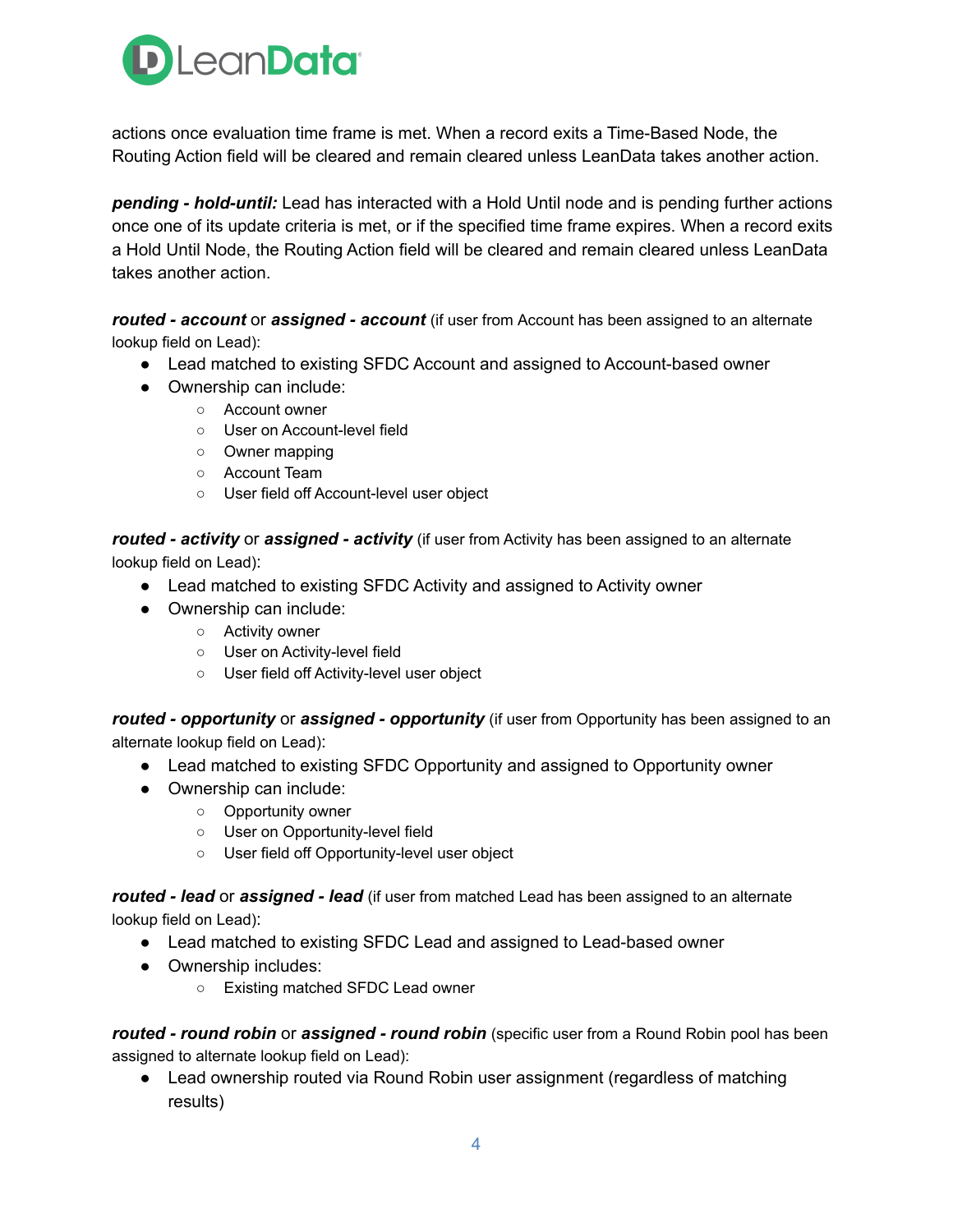

○ This includes Round Robin being used as a fallback

#### *routed - assignment rule* :

- Lead ownership routed via assignment rules (regardless of matching results)
	- This includes assignment rule being used as a fallback

*routed - owner assignment* or *assigned - owner assignment* (if user specified in Assign Owner node was assigned to alternate lookup field on Lead):

● Lead ownership routed via explicit owner assignment

*routed - territory* or *assigned - territory* (if user from territory rules was assigned to alternate lookup field on Lead):

● Lead ownership routed via matched territory as defined in Territory Management

#### *merged* :

- **●** Lead was successfully merged with existing duplicate Lead or Contact
	- In the case of a merge attempt and failure, routing action would remain '<null>'

#### *merged - updated:*

● Lead was routed via updated trigger then merged with existing duplicate Lead or Contact

#### *merged - master* :

- **●** Another Lead was successfully merged into this particular Lead
	- In the case of a merge attempt and failure, routing action would remain '<null>' (unchanged)

## <span id="page-4-0"></span>Contact Routing Action Values

#### *<null>* :

- **●** Contact has not yet been picked up by LeanData system
- Contact processing did not result in any action

#### **converted**

● A Lead was converted by LeanData into this Contact

#### **converted - new account**

● A Lead as converted into this Contact + new Account was created

#### **merged - master**

● Lead or Contact merged into this Contact via LeanData Router

*pending - time based*: Contact has interacted with a Time-Based node and is pending further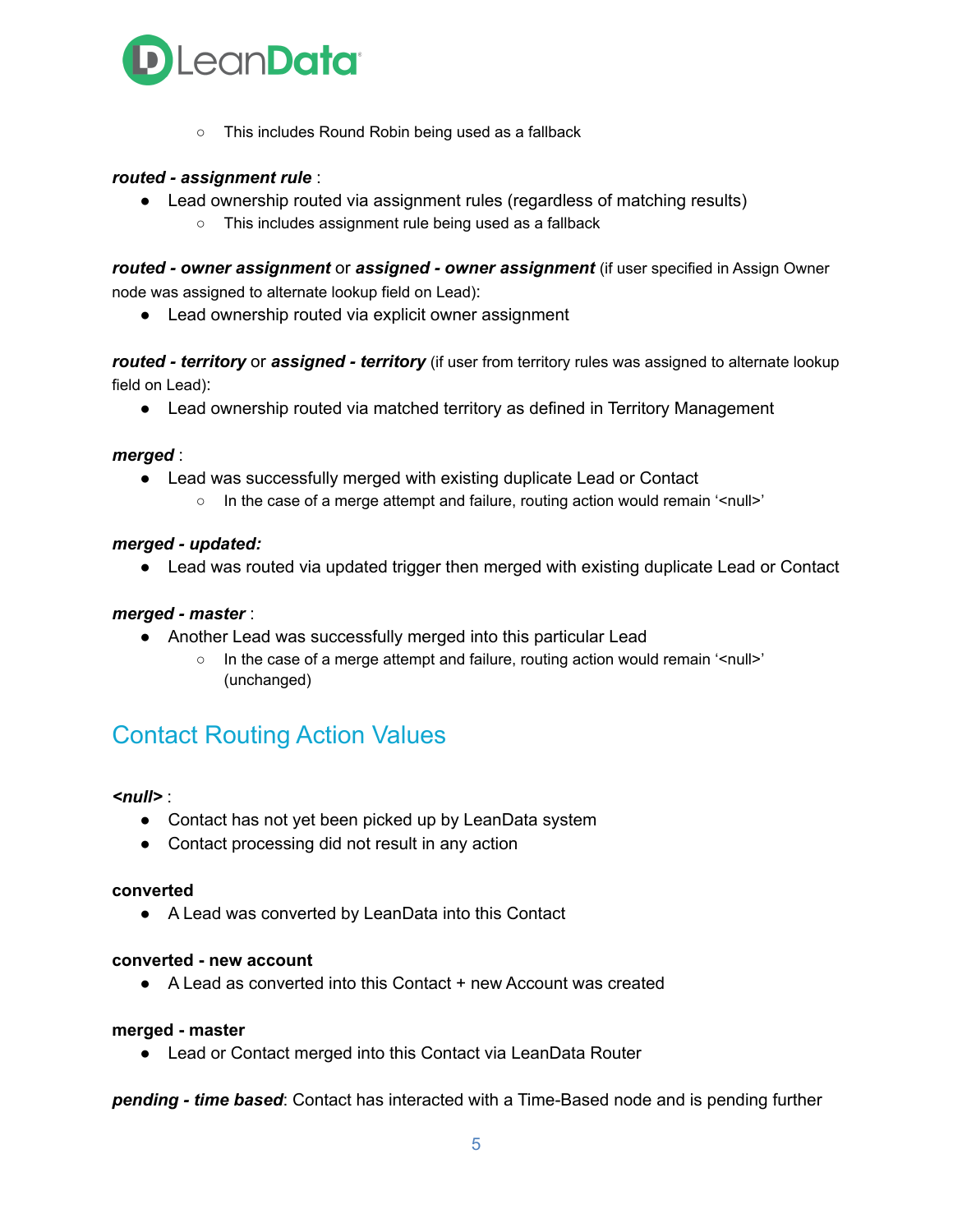

actions once evaluation time frame is met. When a record exits a Time-Based Node, the Routing Action field will be cleared and remain cleared unless LeanData takes another action.

*pending - hold-until:* Contact has interacted with a Hold Until node and is pending further actions once one of its update criteria is met, or if the specified time frame expires. When a record exits a Hold Until Node, the Routing Action field will be cleared and remain cleared unless LeanData takes another action.

*routed - account* or *assigned - account* (if user from Account has been assigned to an alternate lookup field on Contact):

*●* Contact routed to Account owner / custom Account field user

*routed - activity* or *assigned - activity* (if user from Activity has been assigned to an alternate lookup field on Contact):

- Contact matched to existing SFDC Activity and assigned to Activity owner
- Ownership can include:
	- Activity owner
		- User on Activity-level field
		- User field off Activity-level user object

*routed - contact* or *assigned - contact* (if user from matched Contact has been assigned to an alternate lookup field on Contact):

• Contact routed to matched Contact field user (standard owner or custom user field)

*routed - opportunity* or *assigned - opportunity* (if user from matched Opportunity has been assigned to an alternate lookup field on Contact):

• Contact routed to matched Opportunity field user (standard owner or custom user field)

*routed - owner assignment* or *assigned - owner assignment* (if user specified in Assign Owner node was assigned to alternate lookup field on Contact):

● Contact ownership routed via explicit owner assignment

*routed - round robin* or *assigned - round robin* (if specific user from a Round Robin pool has been assigned to alternate lookup field on Contact):

● Contact routed based off Contact Round Robin

*routed - territory* or *assigned - territory* (if user from territory rules was assigned to alternate lookup field on Contact):

• Contact ownership routed via matched territory as defined in Territory Management

#### *routed - with contact*

● Account ownership changed using the "Update Contact's Account Owner" option. This value will appear on the routing action field on the Account.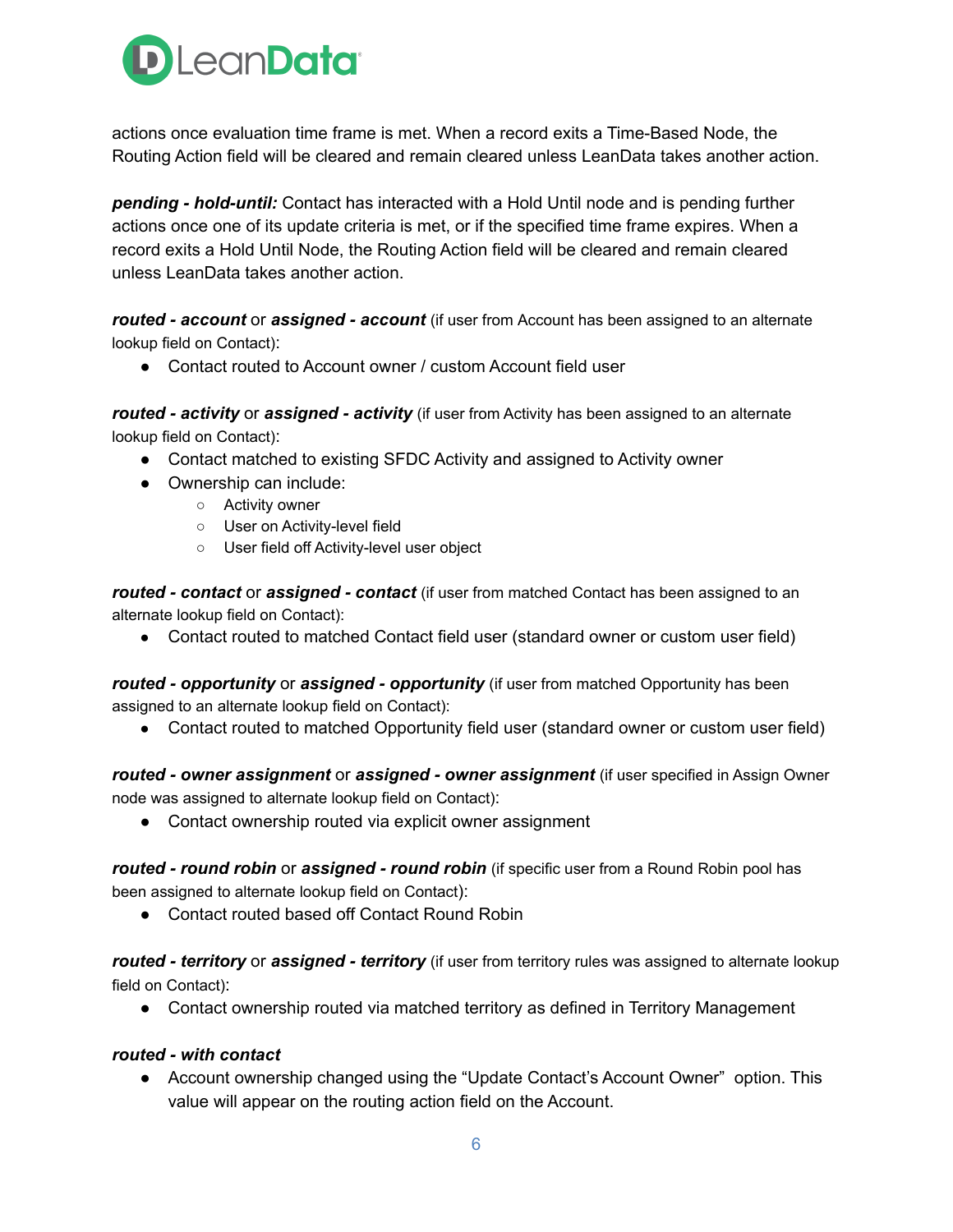

#### *new opportunity* :

● Contact information used to create new Opportunity

#### *new task* :

● Contact information (and potentially matched object info) used to create new task

## <span id="page-6-0"></span>Account Routing Action Values

*<null>* :

- Account has not yet been picked up by LeanData system
- Account processing did not result in any action

*converted - new account :* Lead converted to a new Contact + new Account created

*new account* : Lead information used to create new Account (Lead is not converted and remains intact; no new Contact created)

*pending - time based*: Account has interacted with a Time-Based node and is pending further actions once evaluation time frame is met. When a record exits a Time-Based Node, the Routing Action field will be cleared and remain cleared unless LeanData takes another action.

*pending - hold-until:* Account has interacted with a Hold Until node and is pending further actions once one of its update criteria is met, or if the specified time frame expires. When a record exits a Hold Until Node, the Routing Action field will be cleared and remain cleared unless LeanData takes another action.

*routed - account or assigned - account* (if user from Account has been assigned to an alternate lookup field on Account):

● Account routed to custom Account field user

*routed - account team or assigned - account team* (if user from team has been assigned to an alternate lookup field on Account):

● Account routed to user designated in Account team layout

*routed - activity* or *assigned - activity* (if user from Activity has been assigned to an alternate lookup field on Account):

- Account matched to existing SFDC Activity and assigned to Activity owner
- Ownership can include: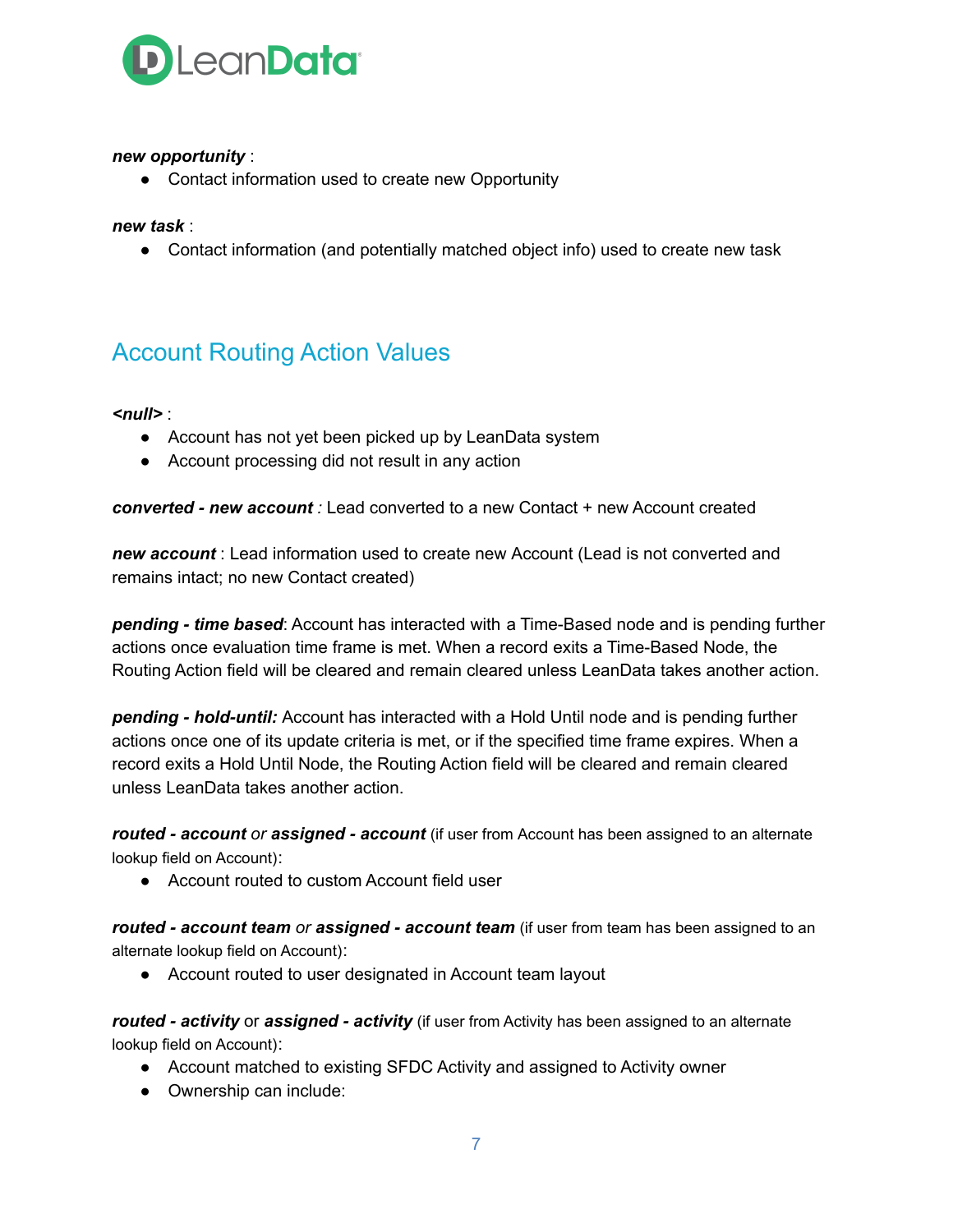

- Activity owner
- User on Activity-level field
- User field off Activity-level user object

*routed - owner mapping or assigned - owner mapping* (if user from mapping has been assigned to an alternate lookup field on Account):

• Account routed to user designated in owner mapping

*routed - opportunity* or *assigned - opportunity* (if user from Opportunity has been assigned to an alternate lookup field on Account):

- Account assigned based on Opportunity owner
- *●* Ownership includes:
	- *○* Opportunity owner
	- *○* User on Opportunity-level field
	- *○* User field off Opportunity-level user object

*routed - owner assignment* or *assigned - owner assignment* (if user specified in Assign Owner node was assigned to alternate lookup field on Account):

● Account routed to a user via any other non-Account field means (e.g. explicit owner assignment, related object field off the Account, etc.)

*routed - round robin* or *assigned - round robin* (if specific user from a Round Robin pool has been assigned to alternate lookup field on Account):

● Account routed based off Account Round Robin

*routed - territory* or *assigned - territory* (if user from territory rules was assigned to alternate lookup field on Account):

● Account ownership routed via matched territory as defined in Territory Management

*new opportunity* : Account information used to create new Opportunity

<span id="page-7-0"></span>*new task* : Account information (and potentially matched object info) used to create new task

## Opportunity Routing Action Values

*<null>* :

- **●** Opportunity has not yet been picked up by LeanData system
- Lead processing did not result in any action

*converted - new opportunity :* a Lead has been converted by LeanData to this Opportunity

*pending - time based*: Opportunity has interacted with a Time-Based node and is pending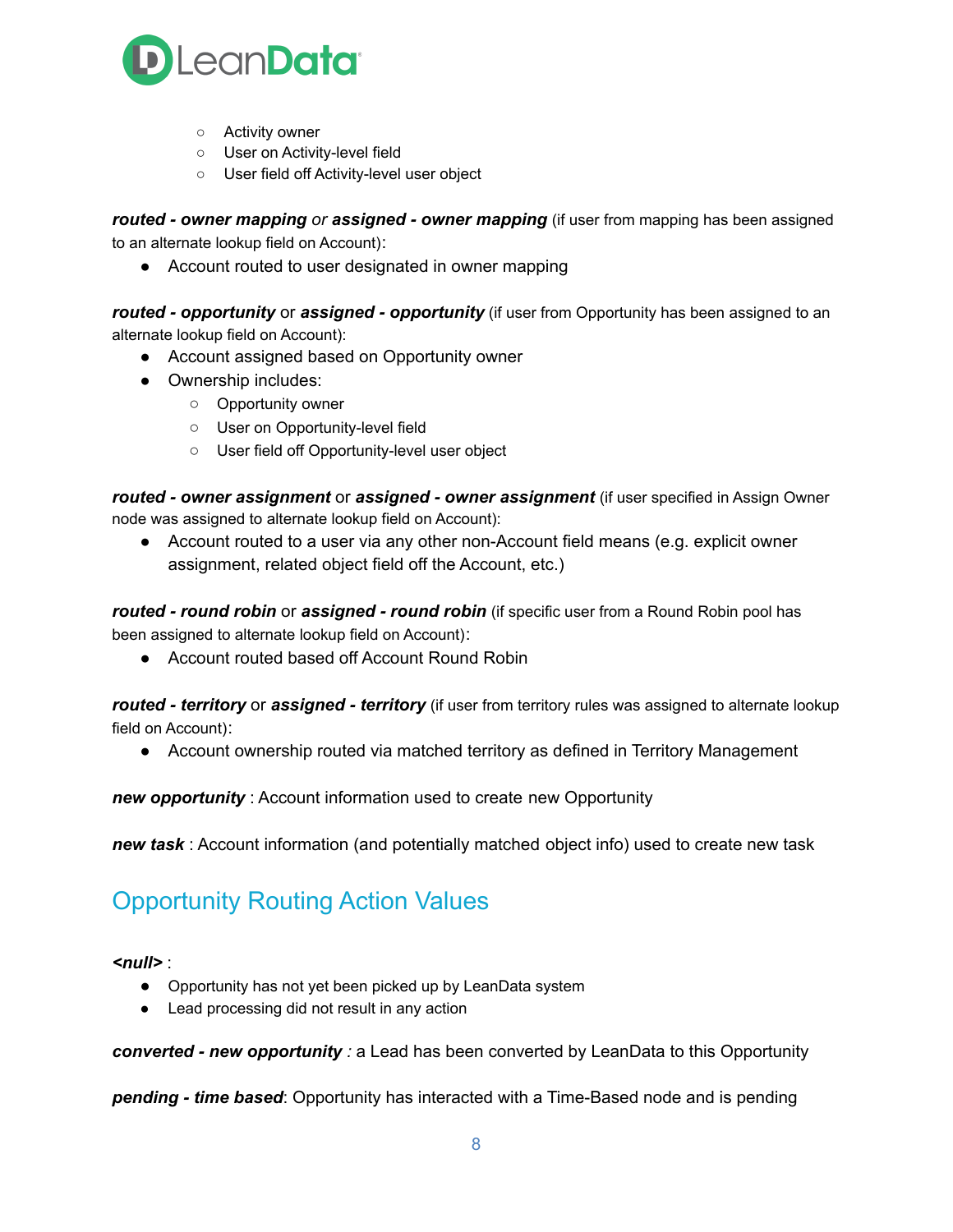

further actions once evaluation time frame is met. When a record exits a Time-Based Node, the Routing Action field will be cleared and remain cleared unless LeanData takes another action.

*pending - hold-until:* Opportunity has interacted with a Hold Until node and is pending further actions once one of its update criteria is met, or if the specified time frame expires. When a record exits a Hold Until Node, the Routing Action field will be cleared and remain cleared unless LeanData takes another action.

*routed - account* or *assigned - account* (if user from Account has been assigned to an alternate lookup field on Opportunity):

• Opportunity routed to Account field user (standard owner or custom user field)

*routed - activity* or *assigned - activity* (if user from Activity has been assigned to an alternate lookup field on Opportunity):

- Opportunity matched to existing SFDC Activity and assigned to Activity owner
- Ownership can include:
	- Activity owner
	- User on Activity-level field
	- User field off Activity-level user object

*routed - contact* or *assigned - contact* (if user from Account has been assigned to an alternate lookup field on Opportunity):

• Opportunity routed to matched Contact field user (standard owner or custom user field)

*routed - opportunity* or *assigned - opportunity* (if user from matched Opportunity has been assigned to an alternate lookup field on Opportunity):

• Opportunity routed to matched Opportunity field user (standard owner or custom user field)

*routed - owner assignment* or *assigned - owner assignment* (if user specified in Assign Owner node was assigned to alternate lookup field on Opportunity):

● Opportunity routed to a user via any other non-Account field means (e.g. explicit owner assignment, related object field off the Account, etc.)

*routed - round robin* or *assigned - round robin* (if specific user from a Round Robin pool has been assigned to alternate lookup field on Opportunity):

● Opportunity routed based off Opportunity Round Robin

*routed - territory* or *assigned - territory* (if user from territory rules was assigned to alternate lookup field on Opportunity):

● Opportunity ownership routed via matched territory as defined in Territory Management

#### *routed - with opportunity*